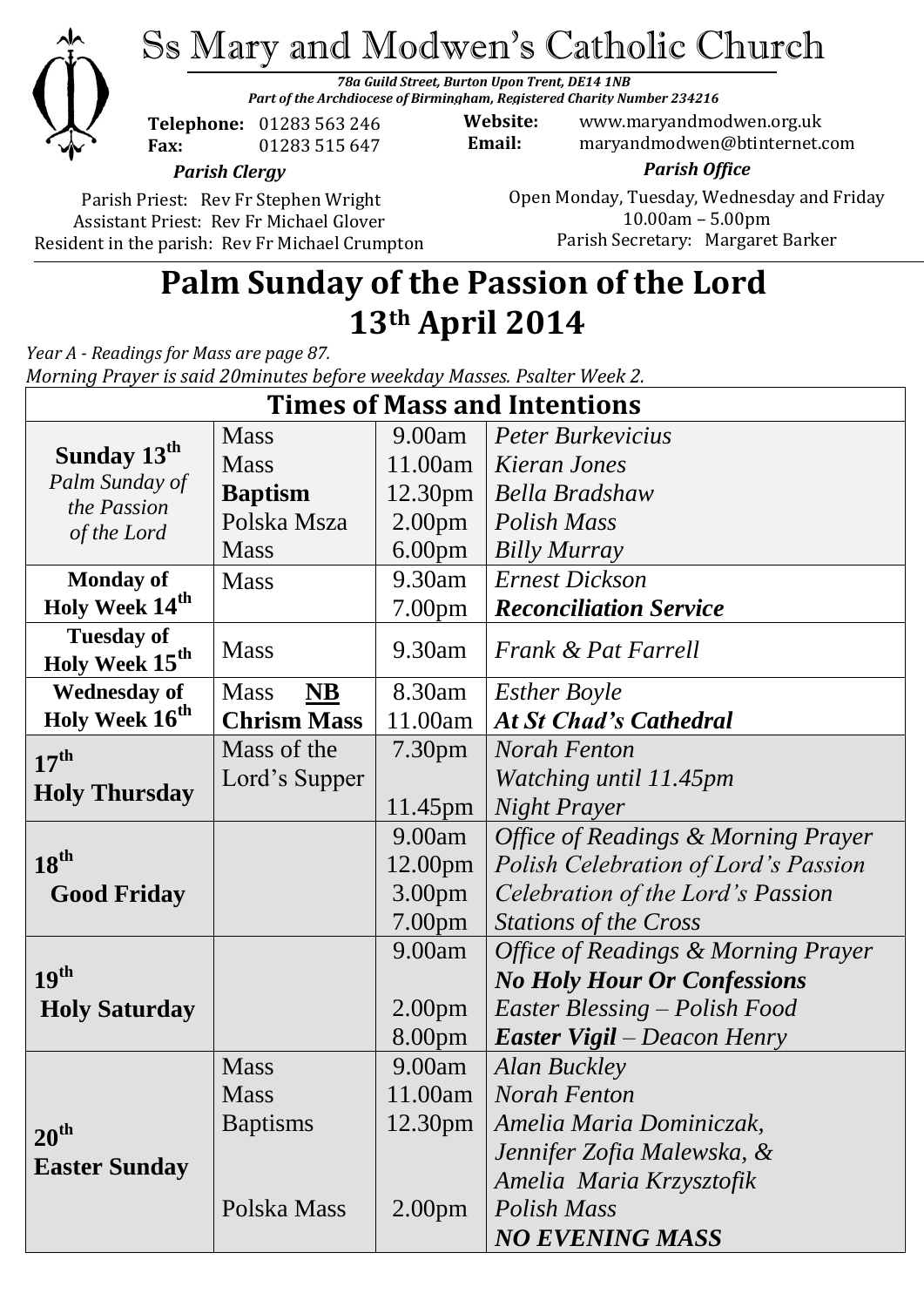### **Please pray for all the sick and housebound of the Parish:**

Kathleen Benson, David Hughes, Eileen Lee, Pat Bolton, Mary Burnside, David Hastilow, Maureen & Sidney Parker, Irene Hill, Olive Wilson, Eve Goode, Sarah Pursglove, Marjorie Staley, Marie Gibson, Martin Halligan, Martin Goddard, Merlin Joseph, Mary Hyde, Baby Katie, Betty Gould, Michael Wright, Tony Kerr-Delworth, Fr Bernard Shaughnessy, Mary Conway, Baby Tomasz Weedon, Kay Elizabeth Webster, Kirsty Freeman, Peter Hunt, Jonjo Finnegan, Michael Cobley, Russ Simpson, Brian & Rita Baldock, Joe & Marg Emery, Baby Niamh Rodriguez, Sylvia Breen, John Wain, Fr Rob Taylerson, Pete & Sue Hughes, Baby James Kersey, Baby Elsie Mae Freeman, Anne Cope, Alastair Furness, Damian Walsh, Arthur Walsh, Thomas McHugh, David Priest, Viv Saunders, Roz Fleetwood, James Cull, Isabel Kinsella, Paddy Griffin, Joan Maguire.

### **Lord Grant Eternal Rest to those who have died recently:**

**Offertory Collection:** £329.57 (non Gift Aid); £395.00 (Gift Aid) Standing orders £460 (Gift Aid) thank you for your generosity.

Building & Development Fund – £295.78 Building & Development Fund running total: £30,307.93

This Weekend – Second Collection – Building & Development Fund Next Weekend – Second Collection – Building & Development Fund  $27<sup>th</sup>$  April – Second Collection – Building & Development Fund

## **For Next Sunday 20th April: - Please Pray for the Priests READERS and Seminarians of the Diocese:**

T Allan, P Molloy, No 6pm Mass **EUCHARISTIC MINISTER** Sunday – Rev Fr Mark Turnham Elvins J Ward, G Taylor, R Scott Monday – Rev Fr Keith Enson

L Stuart **Letter Canon David Evans** Tuesday – Very Rev Canon David Evans No 6pm Mass Note and Service Controller Mass Wednesday – Rev Fr Gerardo Fabrizio **TEA & COFFEE** Thursday – Rev Fr John Fallon

Bruna&Kath, Betty&Caroline, No 6pm Mass Friday - Very Rev Canon Thomas Farrell **CASHIERS** Saturday – Rev Fr Patrick Farrelly

## **CHURCH CLEANING**

Veronica & Pamela

#### **FLOWERS**

Easter Flowers – **All Hands Needed Please PIETY SHOP**

Anne, Marion, 6pm on request

Not Required Sunday Next – Rev Fr James Fasakin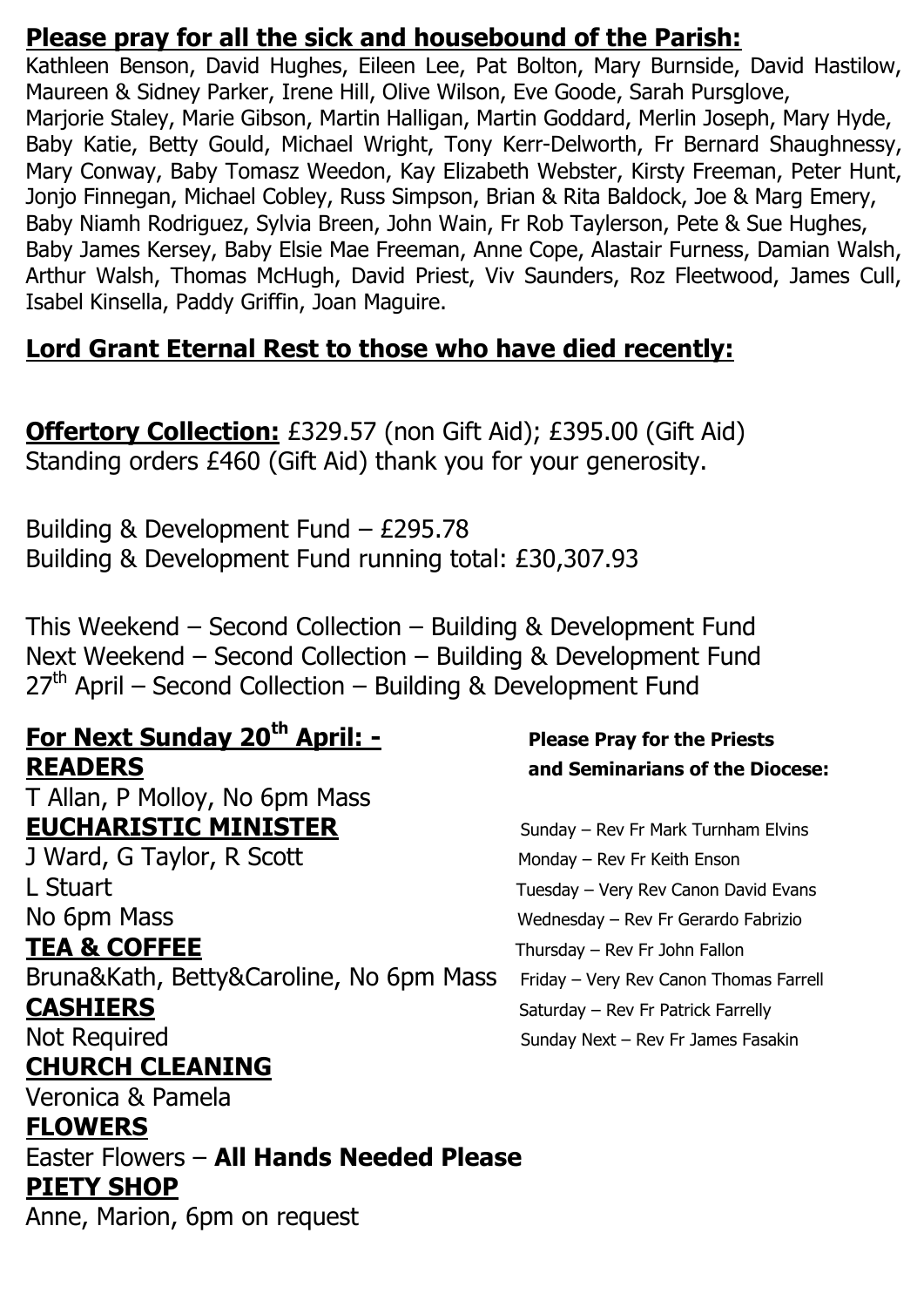**HOLY WEEK:** We begin the most holy time of the Church's Year. We are invited to join the Lord at the Last Supper on Holy Thursday's evening Mass, to stand at the foot of the Cross on Good Friday and rush to the empty tomb at Easter. Please be generous with the Lord this week and take to heart the love he gives to us all.

**RECONCILIATION SERVICE:** This Monday at 7.00pm there will be a Reconciliation Service with the opportunity to celebrate the Sacrament of Reconciliation with visiting priests. Please note this will be the last time Confessions are offered before Easter Sunday. There are no Confessions this coming Saturday.

**THE CHRISM MASS** will be celebrated at St Chad's Cathedral, Birmingham at 11am. All are welcome but please note the Cathedral does get very full, so be early to get a seat.

**EUCHARISTIC MINISTERS** are all invited to renew their promises at the Mass of the Lord's Supper on Holy Thursday at 7.30pm. Please do make every effort to attend the Mass.

**THE GOOD FRIDAY PROCESSION** will leave St John's, Horninglow at 10.30am on Good Friday and make its way into town.

**EASTER WALK WITH ME** Prayer booklets and calendars are available at the back of Church. Please give a donation in the marked wall box if you wish to. **EASTER BIBLE ALIVE** available from the Stephen Room.

**PARISH LOTTERY:** Last week 115 numbers played. Winning Number -124, Chris Bailey - £57.50. Congratulations, your cheque can be collected this weekend.

**OFFERTORY ENVELOPES:** The new envelopes are ready for collection from the Stephen Room after Mass **TODAY**. For more information about the envelopes and Gift Aid please contact the Parish Office.

**WALSINGHAM PILGRIMAGE:** We are sorry that there is such a low level of interest in this pilgrimage this year that it is not realistic to commit to organising and paying for a coach. Sorry for any inconvenience. The seven people who have paid already will be contacted and refunded.

**200 CLUB:** Prizes for April 2014 are:  $1<sup>st</sup> - 165 - Mrs$  I Hill, 2<sup>nd</sup> - 164 -Mrs M Leece, 3rd – 153 – Mrs R Taylor. April Prizes can be collected and subscriptions for 2014 can paid after the 9am  $&$  11am Masses on Sunday 4<sup>th</sup> May. You can, of course, place subscriptions in an envelope marked with your NAME & NUMBER and hand it in at the presbytery, if you so wish. There are quite a few numbers not yet taken up. So, if you would like to subscribe, please see Mike Pearson or contact the Parish Office. The subscription is £1 per month, with monthly prizes of £50, £20 and £10.

**UCM:** The next meeting will be held this Tuesday, April 15th at 7.30 pm in the parish centre. Craft evening - bring a photo frame, plant pot or jar to decorate. Other materials provided. All ladies welcome.